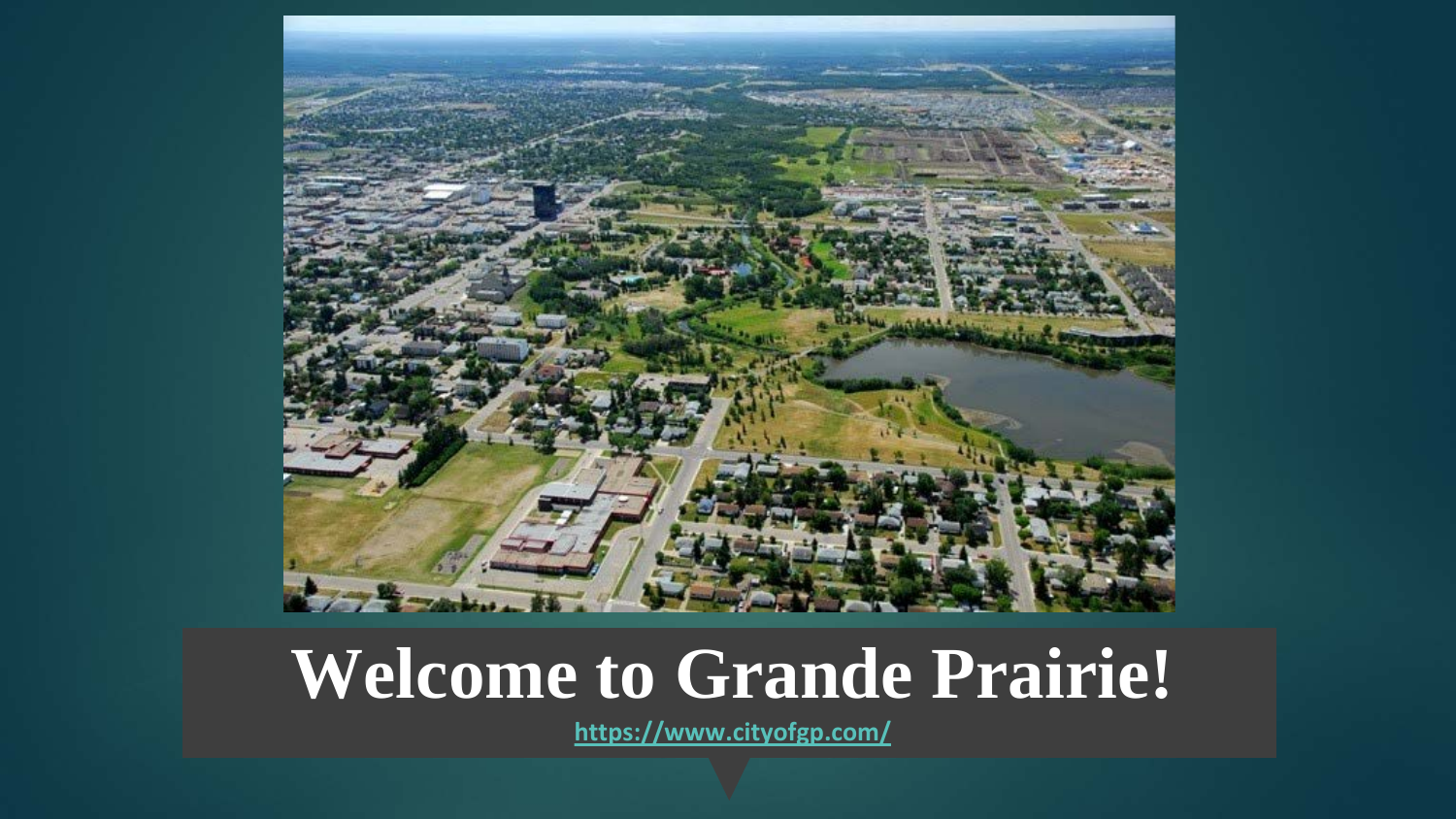



 $\sum$ 

### **Location**

- $\geq$  458 km (4 ½ hrs) from Edmonton
- $\geq$  398 km (4  $\frac{1}{2}$  hrs) from Jasper
- $\triangleright$  132 km (1 ½ hrs) from Dawson Creek, BC

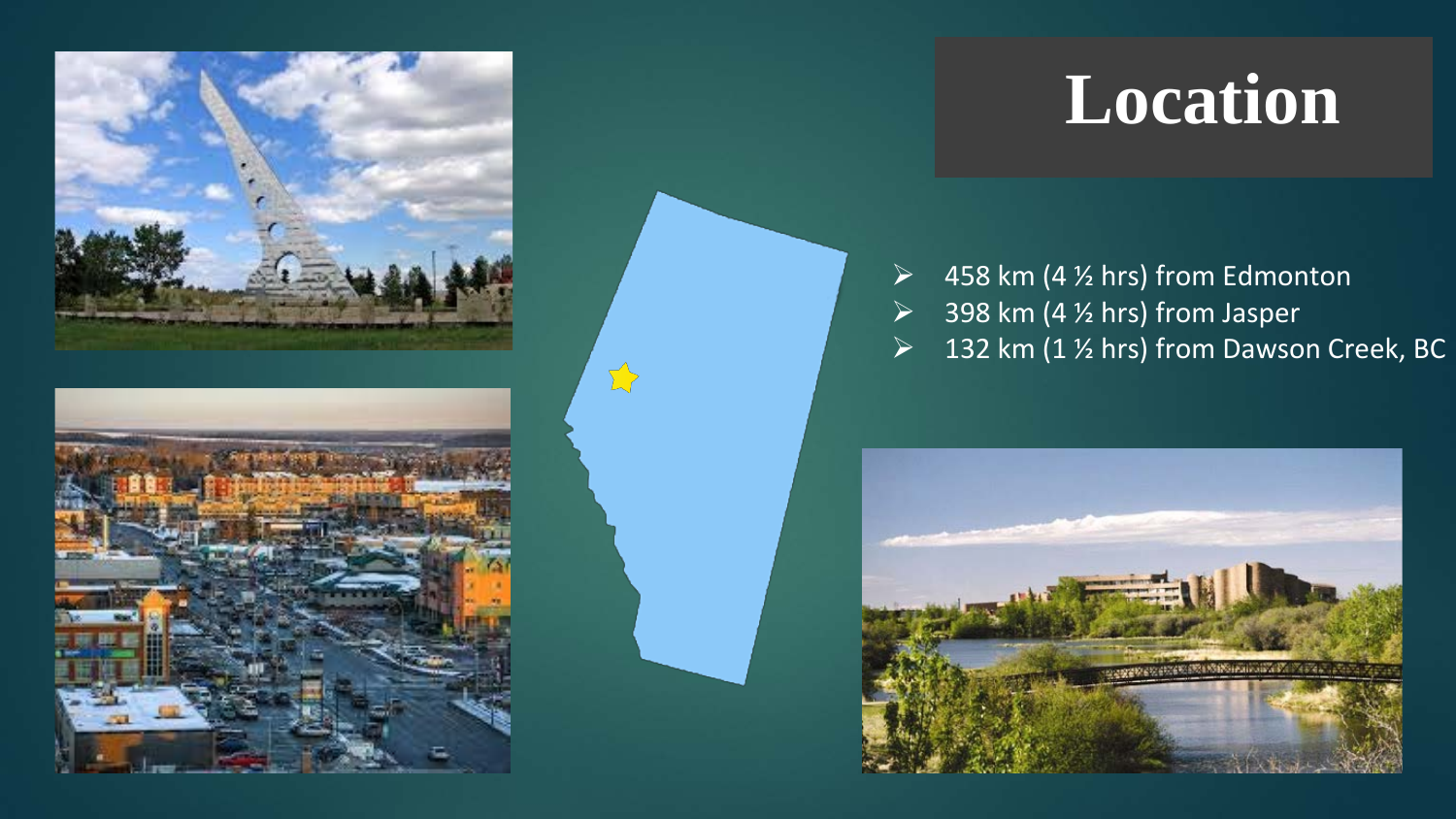



# **City of Grande Prairie**

- Population: 63,166
- Median age: 31.9
- 7.1% of population 65+
- $\triangleright$  Economic Base:
	- o Oil & Natural Gas
	- o Forestry
	- o Agriculture
- $\triangleright$  Located in the southern portion of Peace River Country
- $\triangleright$  Home of Grande Prairie Regional College & Philip J. Currie Dinosaur Museum
- $\triangleright$  Nick named "Swan City" due to proximity to trumpeter swan migration route & summer nesting grounds
- [For more info: A Year in the Life of a Local Grande Prairie](https://youtu.be/Vie1K5OFdrA) **Resident**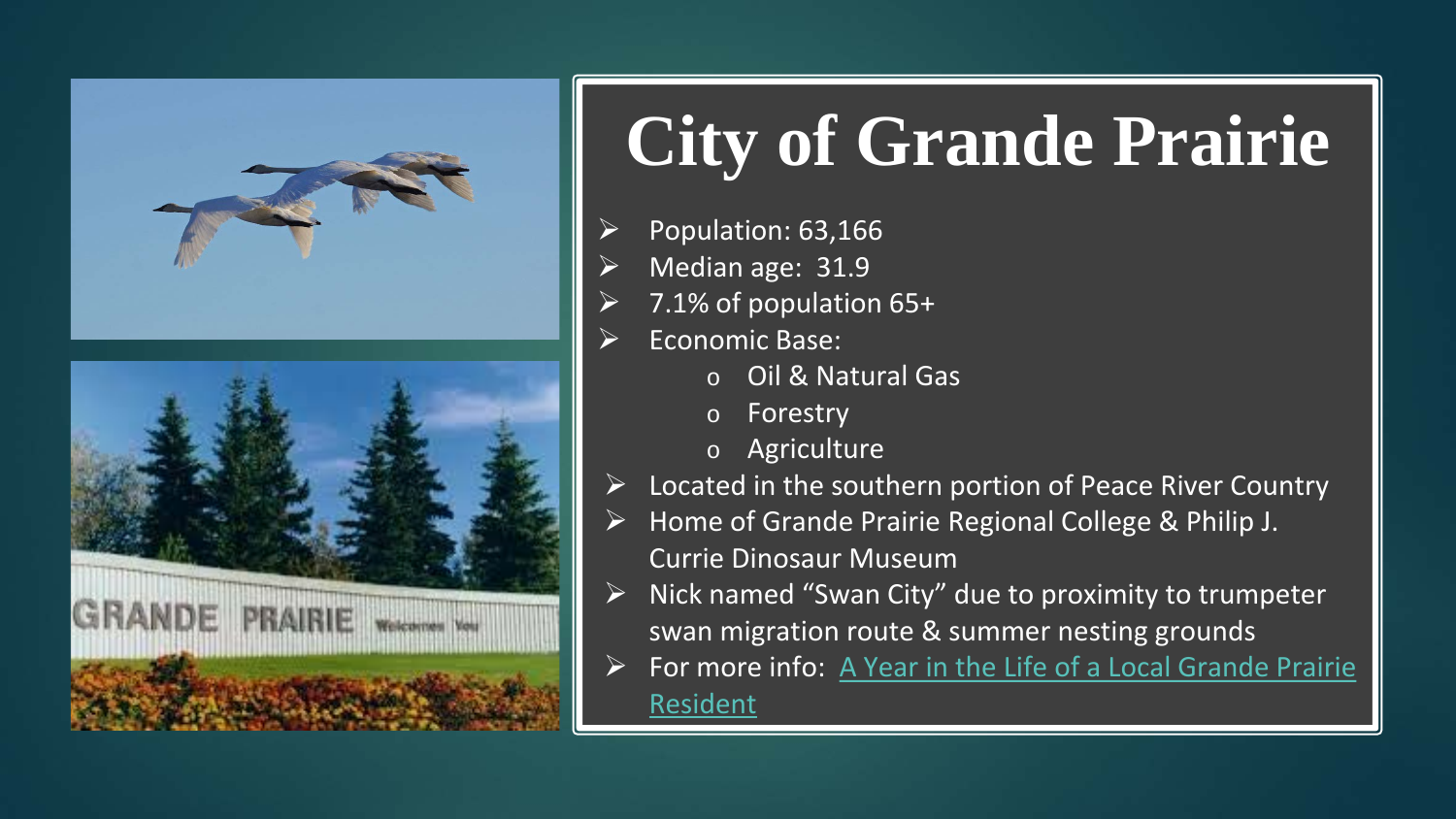## **County of Grande Prairie**



- $\triangleright$  Population: 22,303
- Median Age: 36.7
- 9% of population 65+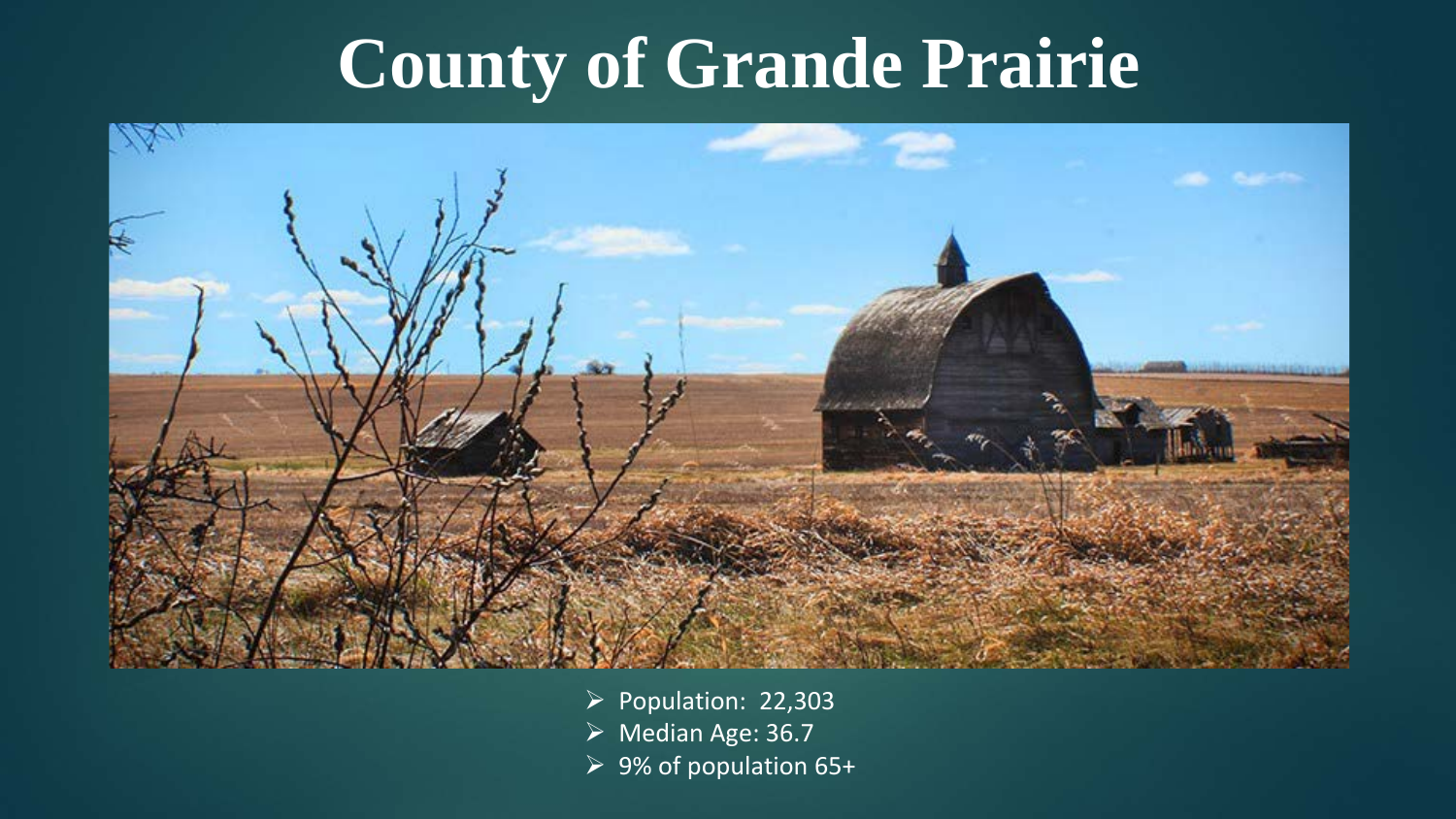







- Muskoseepi Park
- Thrill Hill Disc Golf Course
- $\triangleright$  Grande Prairie Museum
- Bear Creek Folk Festival
- $\triangleright$  Coca Cola Centre (twin ice arenas)
- Walking trails & loops, splash parks
- $\triangleright$  Currie Dinosaur Museum
- $\triangleright$  Downhill & x-country skiing
- $\triangleright$  Revolution Place (convention centre)
- Montrose Cultural Centre (art gallery, library)
- Annual Grande Prairie "Stompede "

## **Recreation**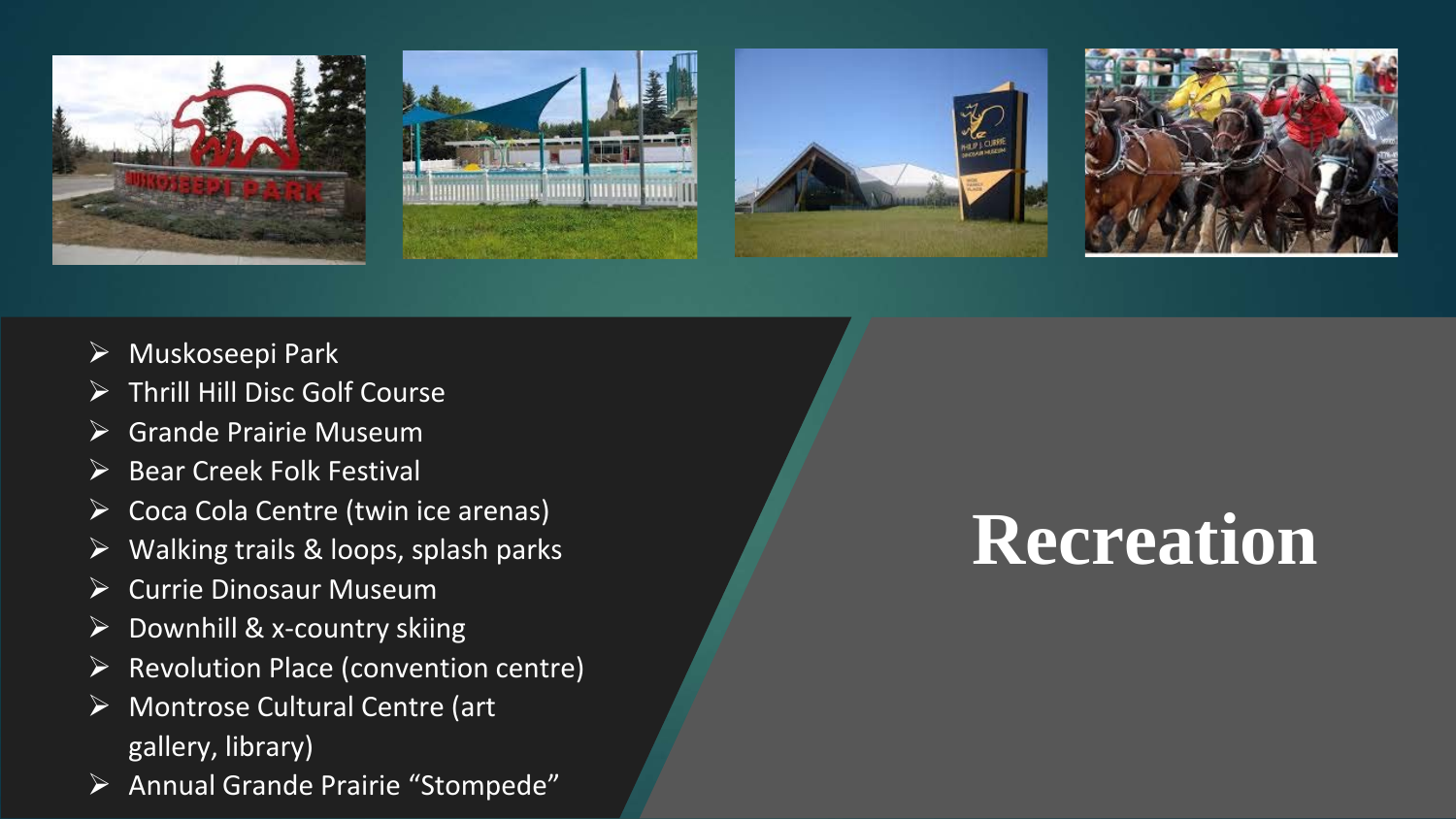# **Queen Elizabeth II Hospital**

10409 98 Street Grande Prairie, AB T8V 2E8 (780) 538-7100

- $\geq 24$ -Hour active emergency
- $\triangleright$  150 Active treatment beds
- $\geq$  128 Nursing home beds
- $\triangleright$  Laboratory
- $\triangleright$  Anesthesia
- $\triangleright$  AADAC
- $\triangleright$  Community health services
- $\triangleright$  Family counselling
- $\triangleright$  Mental health services
- $\triangleright$  Social services
- $\triangleright$  Home care

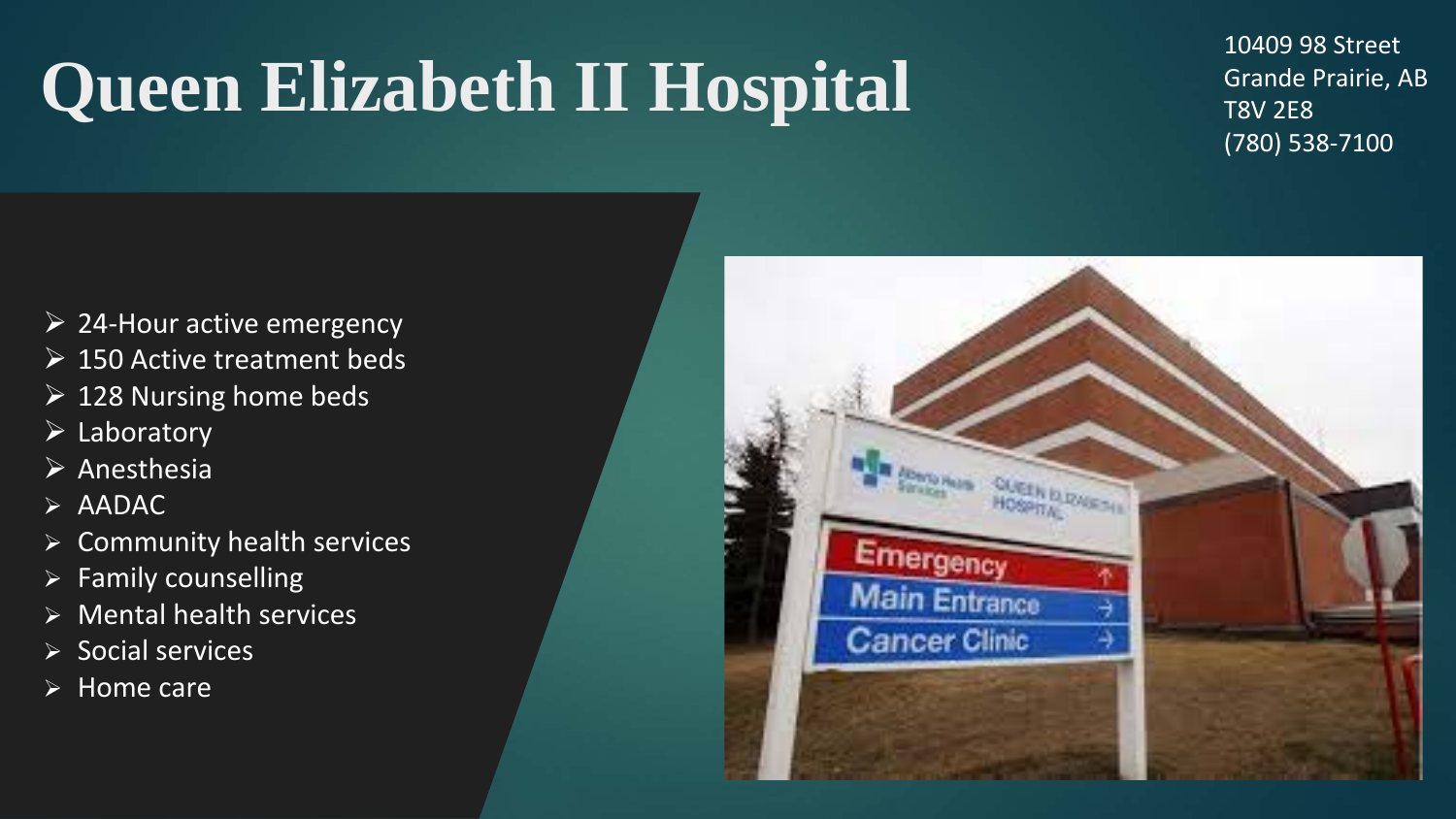# **Queen Elizabeth II Hospital**

Specialists:

- $\triangleright$  Internal Medicine
- $\triangleright$  Ob/Gyn
- $\triangleright$  Ophthalmology
- $\triangleright$  Orthopedics
- $\triangleright$  Pediatrics
- $\triangleright$  Podiatry
- $\triangleright$  Surgery
- Urology
- $\triangleright$  Radiology
- $\triangleright$  Anesthesia
- $\triangleright$  Dermatology
- $\triangleright$  Adult & Child Psychiatry
- $\triangleright$  Otolaryngology
- $\triangleright$  Pathology